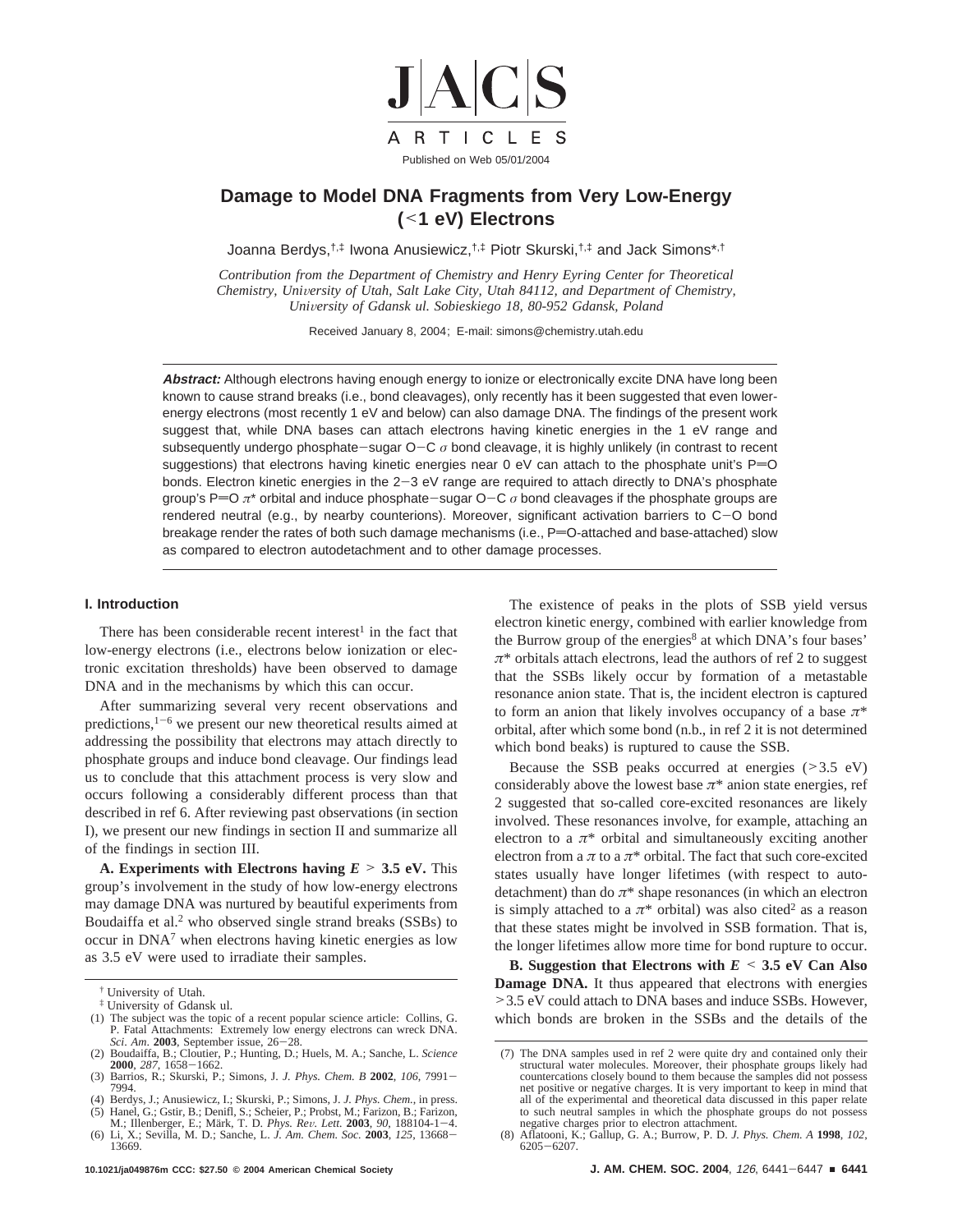

**Figure 1.** Fragment of DNA excised for study in refs 3,4 showing the bond that ruptures.



**Figure 2.** Energies of neutral (filled symbols) and anionic (open symbols) DNA fragments versus  $C-O$  bond length  $(A)$  as isolated species (top two plots) and with  $\epsilon = 78$  (bottom two plots). Reprinted with permission from ref 4. Copyright 2004 American Chemical Society.

mechanism of bond rupture were not yet resolved. We therefore undertook two theoretical studies<sup>3,4</sup> in which we excised<sup>9</sup> a base-sugar-phosphate unit (shown in Figure 1) of DNA and used theoretical simulations to further probe these matters.

We chose a cytosine-containing fragment because cytosine and thymine have the lowest-energy  $\pi^*$  orbitals, and we decided to consider whether even lower energy electrons than those studied in ref 2 might also induce SSBs. That is, we did not even focus on the core-excited (>3.5 eV) electron-attachment processes thought to be operative in ref 2. We instead proceeded to consider, for the first time to our knowledge, whether even lower energy electrons could cause SSBs by attaching to DNA's bases. In particular, we considered what happens when an electron is attached to a base  $\pi^*$  orbital (of cytosine in our simulations) because the experimental evidence clearly shows that such events can occur at energies below 3.5 eV (even below 1 eV for cytosine and thymine).

The primary findings of our earlier studies are summarized in Figure 2 and Table 1. In Figure 2, we plot the energy of the cytosine-sugar-phosphate fragment as the phosphate-sugar  $O-C$  bond is stretched<sup>10</sup> both in the absence of the attached

**Table 1.** Barriers (kcal mol-1) along the C-O Bond Length for Various Electron Kinetic Energies  $\vec{E}$  (eV) and Various Solvent Dielectric Constants  $\epsilon$  (from Ref 4)

|                                                                                                                           | electron energy $E$ (eV)     |                              |                              |                                |                            |                             |
|---------------------------------------------------------------------------------------------------------------------------|------------------------------|------------------------------|------------------------------|--------------------------------|----------------------------|-----------------------------|
|                                                                                                                           | 0.2                          | 0.3                          | 0.8                          | 10                             | 13                         | 1.5                         |
| barrier ( $\epsilon = 1.0$ )<br>barrier ( $\epsilon$ = 4.9)<br>barrier ( $\epsilon$ = 10.4)<br>barrier ( $\epsilon$ = 78) | 15.6<br>18.3<br>19.0<br>28.1 | 15.1<br>18.5<br>19.8<br>21.8 | 12.1<br>13.1<br>13.7<br>11.3 | 11.25<br>10.47<br>10.51<br>9.5 | 9.0<br>10.2<br>10.5<br>5.3 | 8.38<br>7.95<br>8.38<br>5.1 |

electron and with an electron attached to cytosine's lowest *π*\* orbital. We plot these data both for an isolated (i.e., nonsolvated) fragment as is representative of the samples in ref 2 and when solvated by a medium characterized by a dielectric constant  $\epsilon$ of 78. We performed the solvated-fragment simulations to gain some idea of how large an effect solvation might have on the SSB formation process we were considering.

The crucial observation to make is that the anion surface has a barrier near 1.9 Å and subsequently drops to lower energy as *R* is further increased, while the neutral-fragment surface monotonically increases with *R* indicative of homolytic cleavage of the C-O bond. The barrier on the anion surface and its physical origin play central roles in the mechanism of SSB formation that we introduced in ref 3 as we discuss further later.

We carried out such simulations for a range of energies *E* for the electron that attaches to the  $\pi^*$  orbital because these metastable *π*\* anion states have substantial Heisenberg widths that derive from their short lifetimes. We varied the electron energy *E* to span the reasonable range of these widths. For each  $E$  value, we carried out simulations with the cytosine-sugarphosphate unit surrounded by a dielectric medium of various solvation strengths (as characterized by the dielectric constant  $\epsilon$  in the polarized continuum model (PCM) of solvation<sup>11</sup>). In Table 1, we summarize how the barrier on the anion surface depends on the electron energy *E* and the solvent dielectric strength  $\epsilon$ .

We estimated the rates of  $C-O$  bond breakage, and thus of putative SSB formation, by taking the frequency at which a typical C-O bond vibrates (ca.  $10^{13}$  s<sup>-1</sup>) and multiplying by the probability *P* that thermal motions can access the barrier height  $\Delta$ :  $P = \exp(-\Delta/kT)$ . It was thus suggested in refs 3,4 that accessing the barrier on the  $\pi^*$  anion surface would be the rate-limiting step in SSB formation by the  $\pi^*$  base anion mechanism that we suggested. Further, it was noted that barrier heights of 5, 10, 15, 20, and 25 kcal mol<sup>-1</sup> are predicted (using rate  $= 10^{13} \exp(-\Delta/RT)$  s<sup>-1</sup>) to produce C-O rupture rates of  $6.3 \times 10^9$ ,  $1.3 \times 10^6$ ,  $2.7 \times 10^2$ ,  $6 \times 10^{-2}$ , and  $1 \times 10^{-5}$  s<sup>-1</sup>, for conditions (i.e.,  $\epsilon = 1$ ) most relevant to the experiments of ref 2. For example, when a 1 eV electron attaches to cytosine, the barrier height is 11 kcal mol<sup>-1</sup>, and we predict SSBs involving phosphate-sugar O-<sup>C</sup> *<sup>σ</sup>* bond cleavage occur at ca.  $10^6$  s<sup>-1</sup>. Because the rate of electron autodetachment from the

<sup>(9)</sup> We terminated with H atoms the -O radical centers formed by excising the fragment shown, and we rendered neutral (by protonation) the negative charge shown in Figure 1 on the phosphate O atom to simulate the presence of the nearby countercation that no doubt is present in the dry samples of ref 2.

<sup>(10)</sup> We focused on this particular bond because it was clear to us that its rupture would be thermodynamically favored because of the large (ca.  $4 \text{ }^{\circ}$ eV) electron affinity of the phosphate unit that is formed upon its cleavage. However, as we discuss later, recent experimental data also suggest that other bonds within the bases themselves may also be subject to cleavage. We recently considered cleavage of the sugar-base  $C-N\sigma$  bond when an We recently considered cleavage of the sugar-base C-N  $\sigma$  bond when an electron is attached to the base (cytosine)  $\pi^*$  orbital and found the barrier to this bond rupture to be ca. 40 kcal mol<sup>-1</sup>. We plan to continue studies of other bond ruptures further in future work.

<sup>(11)</sup> Miertus, S.; Tomasi, J. *Chem. Phys.* **<sup>1982</sup>**, *<sup>65</sup>*, 239-242. Cossi, M.; Barone, V.; Cammi, R.; Tomasi, J. *Chem. Phys. Lett.* **<sup>1996</sup>**, *<sup>255</sup>*, 327-335.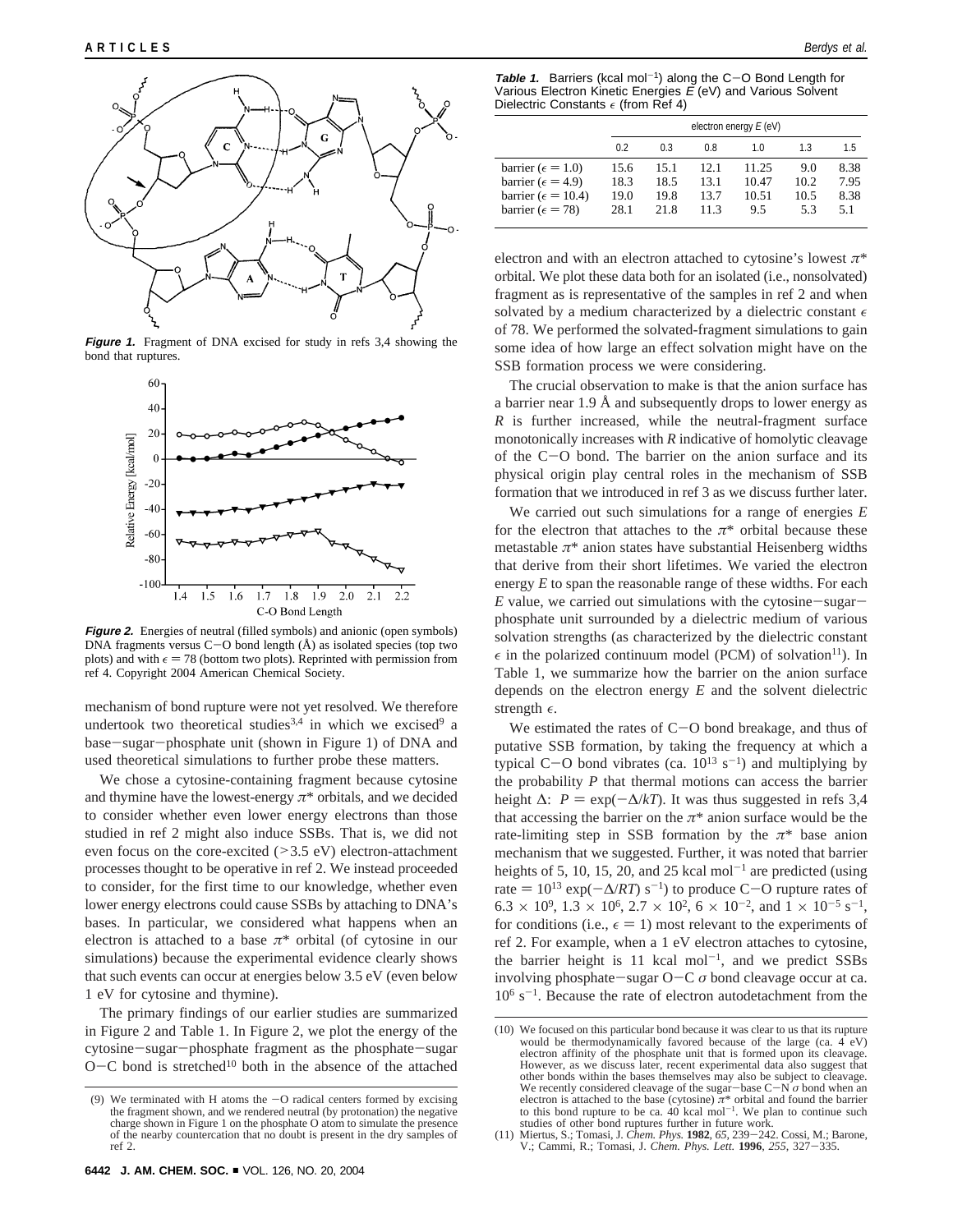

**Figure 3.** Plots of the  $\pi^*$  (lower curve at left) and  $\sigma^*$  (upper curve at left) diabatic anion energy states as functions of the C-O bond length *<sup>R</sup>*.

 $\pi^*$  anion state is ca.  $10^{13} - 10^{14}$  s<sup>-1</sup>, this suggests that only 1 in ca.  $10^7 - 10^8$  such  $\pi^*$  anions will undergo SSB.

**C. Mechanism for** *σ***\* Bond Cleavage When** *π***\* Anions Are Formed.** Understanding the behavior of the anion-surface plots and the origin of the barriers on them proved crucial to understanding the mechanism proposed in refs 3,4.

The barrier is caused by an avoided crossing between a pair of diabatic anion states: (i) One state has the excess electron attached to the base  $\pi^*$  orbital and a pair of electrons occupying the phosphate-sugar  $O-C \sigma$  bonding orbital, and (ii) the second state has no electron in the base  $\pi^*$  orbital, two in the O-C  $\sigma$ orbital, and one electron in the O-C  $\sigma^*$  orbital.

An example of two such diabatic curves as functions of the <sup>C</sup>-O bond length is given in Figure 3.

In the absence of any coupling between these two diabatic states, the  $\pi^*$  state would lie above the neutral cytosine-sugarphosphate curve by an amount *E* (i.e., the energy of the attached electron) and would parallel the neutral curve shown in Figure 2. That is, no barrier and subsequent drop off would be observed. In the region of the equilibrium  $C-O$  bond length (ca. 1.45) Å), the  $\sigma^*$  diabatic state is too high in energy to couple with the  $\pi^*$  state. However, as the C-O bond length *R* stretches to near 1.9 Å, the energy of this *σ*\* state drops (because the antibonding  $\sigma^*$  orbital becomes less antibonding as R increases) to an extent that brings its energy into resonance with that of the  $\pi^*$  diabatic state. In the region near  $R = 1.9$  Å, the  $\pi^*$  and *σ*\* diabatic states can thus couple and the electron can migrate into the  $\sigma^*$  orbital thus initiating fragmentation of the C-O bond. Beyond  $R = 1.9 \text{ Å}$ , the energy of the lowest adiabatic anion state, which has evolved into primarily  $\sigma^*$  character, drops to even lower energy because of the large electron affinity of the neutral phosphate group<sup>9</sup> formed when the  $C$ -O bond is fully ruptured and the sugar radical is formed. It should be noted that the suggested involvement of  $\pi^*$ -*σ*<sup>\*</sup> coupling is not new; it has been shown<sup>12</sup> to be operative in many experimental studies.



**Figure 4.** Fragmentation of 3' or  $5'O-C \sigma$  bonds in phosphate-centered anions. Reprinted with permission from ref 6. Copyright 2003 American Chemical Society.

In summary, our earlier work suggests that electrons in the 1 eV range can attach to base  $\pi^*$  orbitals and induce phosphatesugar O-C  $\sigma$  bond cleavage, but that only one in ca.  $10^7 - 10^8$ such  $\pi^*$  anions do so. That work was the first time such lowenergy electrons were predicted to cause such SSBs via this mechanism.

**D. Experiments on Uracil Showing** *σ* **Bond Cleavage for Electrons near 1 eV.** Recently, an experimental study<sup>5</sup> on gasphase samples of uracil  $C_4N_2O_2H_4$  (thought to be reasonably representative of DNA bases' *π*\* orbital structure) showed that electrons with energies near 1 eV can induce H atom loss to produce  $C_4N_2O_2H_3$ <sup>-</sup> anions. At higher electron energies, other bond cleavages also occur to generate other anion fragments.

The data obtained in ref 5 suggest<sup>13</sup> that ca. one in  $10^4 - 10^5$ uracil anions undergo H atom loss; the remaining anions undergo autodetachment, so the rates of H atom loss we estimate to be ca.  $10^5$  s<sup>-1</sup> or more. These data are similar to or somewhat larger than the branching ratios predicted for C-O bond rupture in our study of the cytosine-sugar-phosphate model system discussed earlier, but, of course, in this study it is a bond to an H atom that is broken. Nevertheless, these data certainly motivate us to consider other bond cleavages in our basesugar-phosphate studies, as we plan to do.

**E. Theoretical Suggestion that Even Zero-Energy Electrons May Attach Directly to Phosphate Units.** Even more recently, another theoretical study was carried out<sup>6</sup> in which anions of sugar-phosphate-sugar′ units were examined, and the findings were used to suggest that low-energy electrons may attach directly to phosphate groups and induce SSBs by fragmenting 3' or  $5'C-O \sigma$  bonds as illustrated in Figure 4. It should be noted that, prior to electron attachment, the sugarphosphate-sugar' (which we denote  $SS'(\text{OH})P=O$ ) is neutral, not negatively charged much as is the phosphate group in our phosphate-sugar-base study.

The findings of ref 6 suggest that rather than attaching to a DNA base  $\pi^*$  orbital as we had originally suggested,<sup>3,4</sup> alternatively it may be possible for a very low-energy electron to attach directly to the phosphate moiety to form a  $P^{\bullet}$ - $O^{\bullet}$ <br>radical anion which might live long enough to subsequently radical anion which might live long enough to subsequently induce rupture of a 3' or  $5'P-O \sigma$  bond.

Plots of the SS'(OH)P=O neutral and SS'(OH)P+ $-O^-$  anion<br>rfaces along the 3' and 5'C – O bond lengths from ref 6 are surfaces along the  $3'$  and  $5'$ C $-$ O bond lengths from ref 6 are shown in Figure 5 for the model compounds shown in Figure 4.

<sup>(12)</sup> For example, see: Pearl, D. M. Burrow, P. D.; Nash, J. J.; Morrison, H.; Nachtigallova, D.; Jordan, K. D. *J. Phys. Chem. A* **<sup>1995</sup>**, *<sup>99</sup>*, 12379-12381.

<sup>(13)</sup> We reach this rough estimate using  $10^{-16}$  cm<sup>2</sup> as the effective cross section for a uracil-electron collision, which likely is a lower bound to this quantity. Hence, our estimate that one in  $10^4 - 10^5$  anions lose an H atom is an upper bound.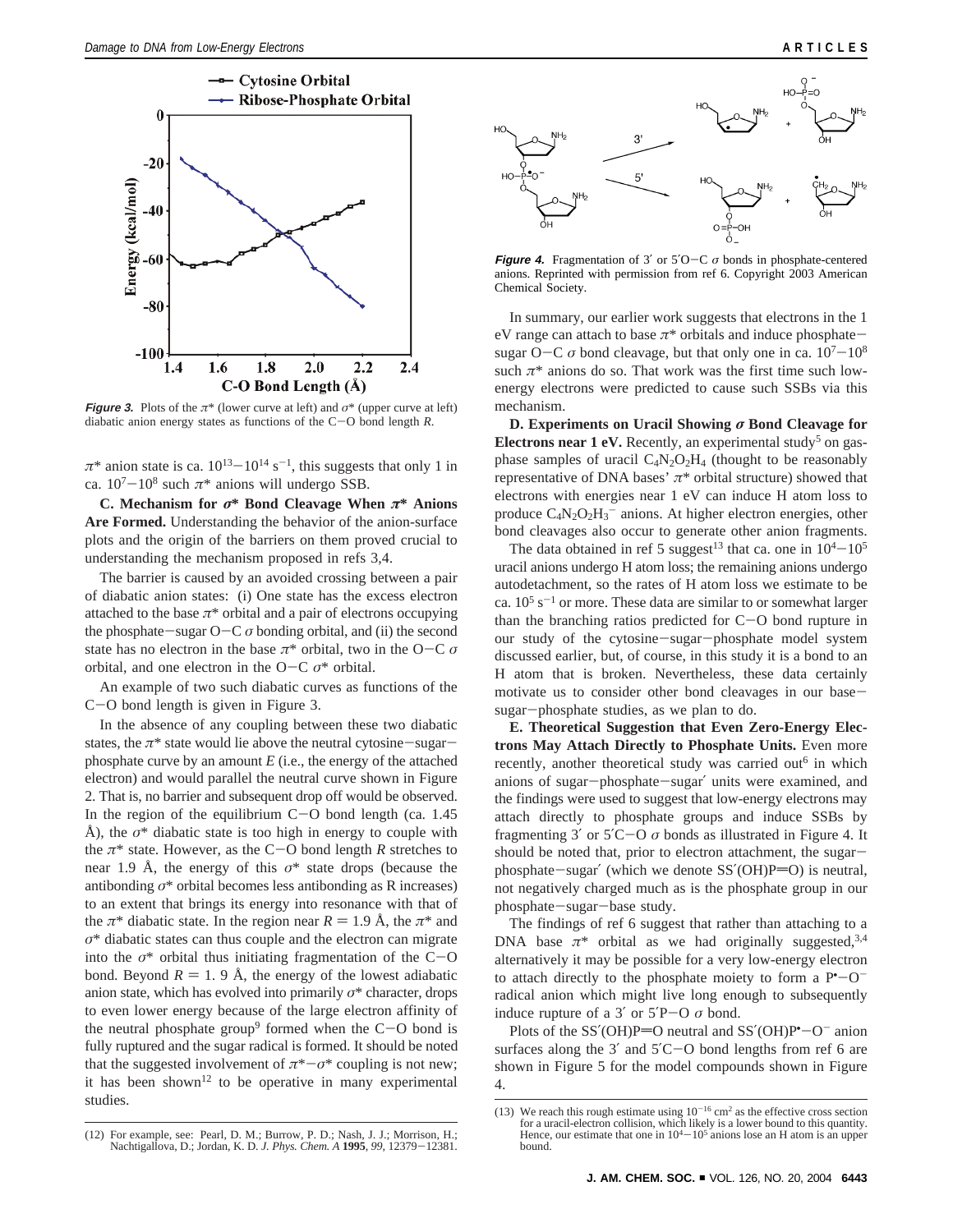

**Figure 5.** Plots of the neutral and anion surfaces as functions of  $C-O$ bond lengths for the fragments examined in ref 6. Reprinted with permission from ref 6. Copyright 2003 American Chemical Society.

It is important to note that the mechanism by which an electron attaches to the  $SS'(OH)P=O$  to form the  $P<sup>*</sup>-O<sup>-</sup>$  radical<br>anion was not discussed in ref. 6. We emphasize this because it anion was not discussed in ref 6. We emphasize this because it is in the present work that we offer what we believe is the most likely interpretation of such an event. However, in ref 6, the conclusion was rendered that, once such a radical anion is formed, subsequent fragmentation of either the 3′ or the 5′C-<sup>O</sup>  $\sigma$  bond would require surmounting a ca. 10 kcal mol<sup>-1</sup> barrier on the anion surfaces as shown in Figure 5.

Although it was not discussed in ref 6, we think the form of the anion curves shown in Figure 5 is reminiscent of the avoided-crossing induced curves shown in Figure 2 in which a descending *σ*\* anion diabatic state crosses a *π*\* diabatic state. In the  $SS'(\text{OH})P=O$  case, we suggest the latter diabatic state is likely one in which the  $P=O$  double bond in the neutral parent compound has had an electron attached to its  $\pi^*$  orbital, thus breaking the  $\pi$  bond and producing a  $P^{\bullet}-O^{-}$  anion radical. The other dispatic state would then be one in which the  $P=O$  double other diabatic state would then be one in which the  $P=O$  double bond is intact but the excess electron is in an  $O-C \sigma^*$  orbital involving either the 3′ or the 5′ bond. The avoided crossing between these two diabatic states then allows the excess electron to migrate from the  $P^{\bullet}$ -O<sup>-</sup> center onto the C-O bond that hreaks breaks.

In summary, the theoretical study of the  $SS'(\text{OH})P=O$  model system predicts that very low-energy electrons (even 0 eV electrons are mentioned as possibilities) can attach directly to the phosphate unit and subsequently break a phosphate-sugar <sup>O</sup>-C bond. This, of course, suggests that DNA damage may not require addition of an electron to a base  $\pi^*$  orbital but might utilize the phosphate unit directly. It was this suggestion that caused us to examine the phosphate-attachment process in more detail as we now describe. In anticipation, we mention that our findings indicate that the pictures of the  $SS'(\text{OH})P=O$  neutral and SS'(OH)P<sup>\*</sup> $-0^-$  anion energy surfaces shown in Figure 5<br>are not entirely correct and must be modified in the  $R \le 1.7 \text{ Å}$ are not entirely correct and must be modified in the  $R \leq 1.7$  Å region where the anion states are actually electronically metastable rather than stable as suggested in Figure 5.

It should be emphasized that our findings are not simply a refinement of the earlier work of ref 6. Instead, they imply that 0 eV electrons will not attach directly (i.e., vertically) to the phosphate units with any facility. Rather, direct attachment can produce a metastable  $P=O \pi^*$  anion but would require electrons with  $\geq$  2 eV kinetic energy. In addition, for the nascent P=O *<sup>π</sup>*\* anion to undergo bond rupture, a barrier arising from a *<sup>π</sup>*\* *σ*\* curve crossing must be surmounted. Let us now present these results in detail and discuss their implications.

## **II. Our Study of Direct Electron Attachment to Phosphate**

**A. What Special Methods Are Needed, and What Needs To Be Improved/Corrected?** As noted above, we do not believe the description of the  $SS'(OH)P^{\bullet}-O^{-}$  anion states as<br>discussed in ref 6 and summarized in Figure 5 is qualitatively discussed in ref 6 and summarized in Figure 5 is qualitatively correct for  $R$  values smaller than 1.7 Å. Figure 5 shows the anions to be electronically stable in this region, but we believe the anions are metastable. In particular, on the basis of our experience with the cytosine-sugar-phosphate system, we anticipate it is essential to include two anion diabatic configurations in the description of the lowest adiabatic state and to consider the coupling between these diabatic states that thus generates the lowest adiabatic anion state. Any barrier in this adiabatic state and the energy and geometry where this adiabatic state's energy surface intersects the neutral's energy surface will play key roles in the electron-attachment and bond-rupture events.

Specifically, one diabatic configuration in which the excess electron is attached to the P=O  $\pi^*$  orbital (thus forming the  $P^{\bullet}$  -O<sup>-</sup> radical anion center) and another in which the excess<br>electron occupies an O-C  $\sigma^*$  orbital must be included. We will electron occupies an  $O-C \sigma^*$  orbital must be included. We will denote these two configurations the  $\pi^*$  and  $\sigma^*$  anion states in the following discussion, and we will see that the  $\pi^*$  state is metastable for all *R*-values while the *σ*\* state is metastable at short *R* but stable at longer *R*.

The electronic energies of the  $\pi^*$  state and of the  $\sigma^*$  state in the small-*R* region cannot be treated using standard electronic structure methods. The use of straightforward variational ab initio techniques for such electronically unstable states even with extremely large basis sets is doomed to fail. Such approaches generate an anion wave function that describes the neutral molecule plus a free electron infinitely distant and with essentially zero kinetic energy.14 This happens because the molecule-plus-free-electron function is indeed the lowest-energy solution to the Schrödinger equation in such cases; of course, it is not the solution we seek when we attempt to describe metastable resonance states of anions. The function we want is embedded within the continuum of molecule-plus-free-electron functions. Using smaller basis sets that exclude diffuse basis functions cannot easily avoid these difficulties; instead, one must employ an approach such as we now detail. Finally, to eliminate the possibility that our calculations produce (unwanted here) dipole-bound anion states, we simply do not employ the kind of extra diffuse basis functions (centered on the positive end of the molecule's dipole moment) needed to describe such states.

**B. Methods We Use To Handle the Metastable Anion** States. In the so-called stabilization method<sup>15,16</sup> that we

<sup>(14)</sup> In our opinion, this is why the anion curves shown in Figure 5 are essentially parallel to the neutral curves for  $R \le 1.7$  Å. Of course, in ref 6 as in the current work, a basis of finite radial extend was used. Thus, it was not possible to obtain an anion state energy exactly equal to the energy of the neutral (i.e., to describe the "extra" electron infinitely distant and not moving). As a result, the anion's energy is only nearly equal to that of the neutral, and thus the "extra" electron resides at a finite (large) distance with finite kinetic energy.

<sup>(15)</sup> Hazi, A. U.; Taylor, H. S. *Phys. Re*V*.* **<sup>1970</sup>**, *A1*, 1109-1116. (16) Simons, J. *Resonances in Electron*-*Molecule Scattering,* V*an der Waals Complexes, and Reacti*V*e Chemical Dynamics*; ACS Symposium Series; American Chemical Society: Washington, DC, 1984, 3-16.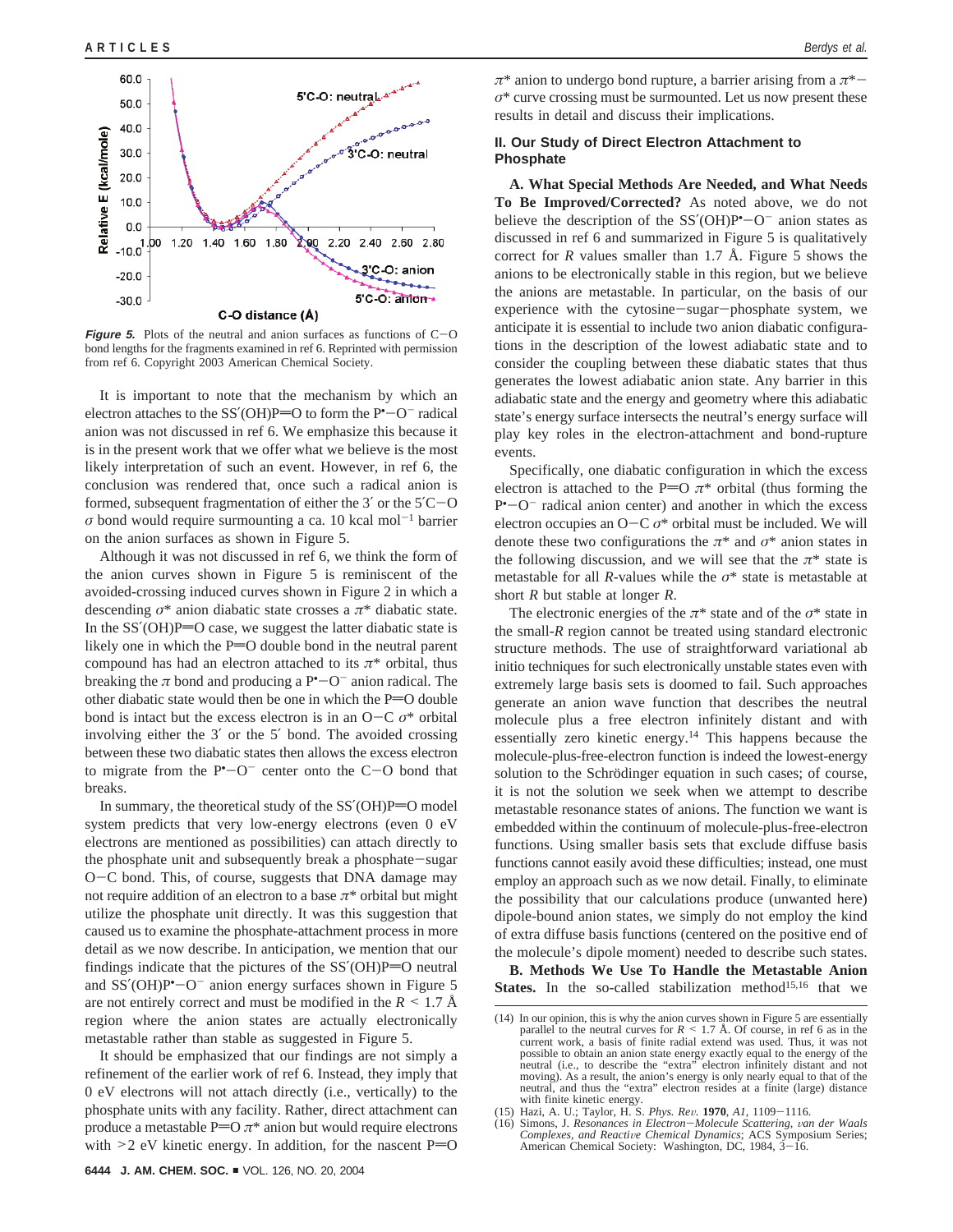

**Figure** 6. Stabilization plots for the 3' and 5'C-O bond ruptures with the  $\pi^*$  (at 1.4 Å for the 3' and 1.5 Å for the 5') and  $\sigma^*$  (at 1.8 Å for both 3' and 5') diabatic states' SCF-level binding energies *D* plotted at values of the stabilizing charge ∆*q* for which these anion states are stable and then extrapolated17 to  $\Delta q \rightarrow 0$ . In the 3<sup>′</sup>C−O  $\pi$ <sup>\*</sup> plot, which displays considerable curvature, we show two linear fits.<sup>17</sup>

employed in the present work, one adds to the Hamiltonian *H* describing the SS'(OH)P=O +  $e^-$  system of interest a potential *V* that confines the excess electron to the molecular framework (i.e., does not allow it to escape). One then carries out a series of calculations on the anion using  $H + \lambda V$  as the Hamiltonian (using values of  $\lambda$  for which the electronic state of interest is bound and thus amenable to conventional electronic structure treatment) and determining the energy of the desired anion state for such a range of *λ* values. Because the energies of the neutral states are usually altered when the Hamiltonian is replaced by *<sup>H</sup>* + *<sup>λ</sup>V*, one must also compute their energies at various *<sup>λ</sup>* values. By then extrapolating the anion and neutral state energies to  $\lambda = 0$ , one obtains the stabilization estimate for these energies.

In the particular variant of the stabilization method used here to obtain the resonance-state energies for the *π*\* state and the *σ*\* state in the small-*R* region, we artificially increased the nuclear charge of the phosphorus atom by an amount ∆*q* to render the anionic states electronically bound. For each value of the 3′ or 5′C-O bond length *<sup>R</sup>* (with all of the other geometrical parameters of the anion varied to minimize the energy of the neutral), these calculations were performed for several values of <sup>∆</sup>*q*, and the anion-neutral energy differences were then extrapolated to  $\Delta q = 0$  to obtain the true energy of the anion relative to that of the neutral. Examples of such extrapolations are shown in Figure 6 where we plot the SCFlevel electron binding energy *D* versus the incremental charge  $\Delta q$  for  $\sigma^*$  and  $\pi^*$  anions and for 3' and 5' bond cleavages.

It should be emphasized that we only use computed values of *D* that correspond to electronically stable anion states; that is, we do not include in our fitting any data for ∆*q* values where the computed *D* values are negative. This is done because only

when *D* is positive can the ab initio methods be "trusted" because only here is the anion electronically bound. We should also note that because the anion states lie significantly above the neutral at several *R*-values, the computed *D* values are positive only for rather large ∆*q*. As a result, we are forced to extrapolate over a substantial range of ∆*q*, thereby generating significant uncertainties in our predicted metastable-state anion energies. Below, we attempt to offer approximations to the uncertainties introduced by such extrapolations.

**C. Our Neutral,** *π***\*, and** *σ***\* Anion Curves for 3**′ **and 5**′ **Bond Rupture.** At all values of the phosphate-sugar O-<sup>C</sup> bond lengths for which the anion states are not electronically stable (i.e., not lower than the energy of the neutral), we carried out such stabilization extrapolations to obtain our final estimates of the anion states' electron binding energies. We performed these calculations at the self-consistent field (SCF) level using the same 6-31+G\* atomic orbital basis sets that were shown to be adequate in our earlier studies<sup>3,4</sup> within the Gaussian 98 suite of programs<sup>18</sup> using our dual processor Athlon computers and those of the Utah Center for High Performance Computing. We should note that the calculations of ref 6 were performed using density functional theory (DFT) and thus include electron

<sup>(17)</sup> The plots of *D* versus ∆*q* were fit to first-order polynomials in ∆*q* to effect the extrapolations. In cases where the data points displayed considerable "curvature" at small ∆*q* values, we performed two fits. One first-order polynomial fit was carried out in which all of the data points are used, and another was carried out in which we eliminate the data points at small ∆*q* where the curvature occurs. The quality of both the linear and the quadratic fits is high, with statistical *r*-values of 0.95 or greater in all cases. The justification for eliminating the data points at small ∆*q* where curvature is present is that such behavior suggests that the diffuse functions in our basis are (incorrectly) causing the anion's energy to be lowered toward the neutral-plus-free-electron collapse that the stabilization method attempts to avoid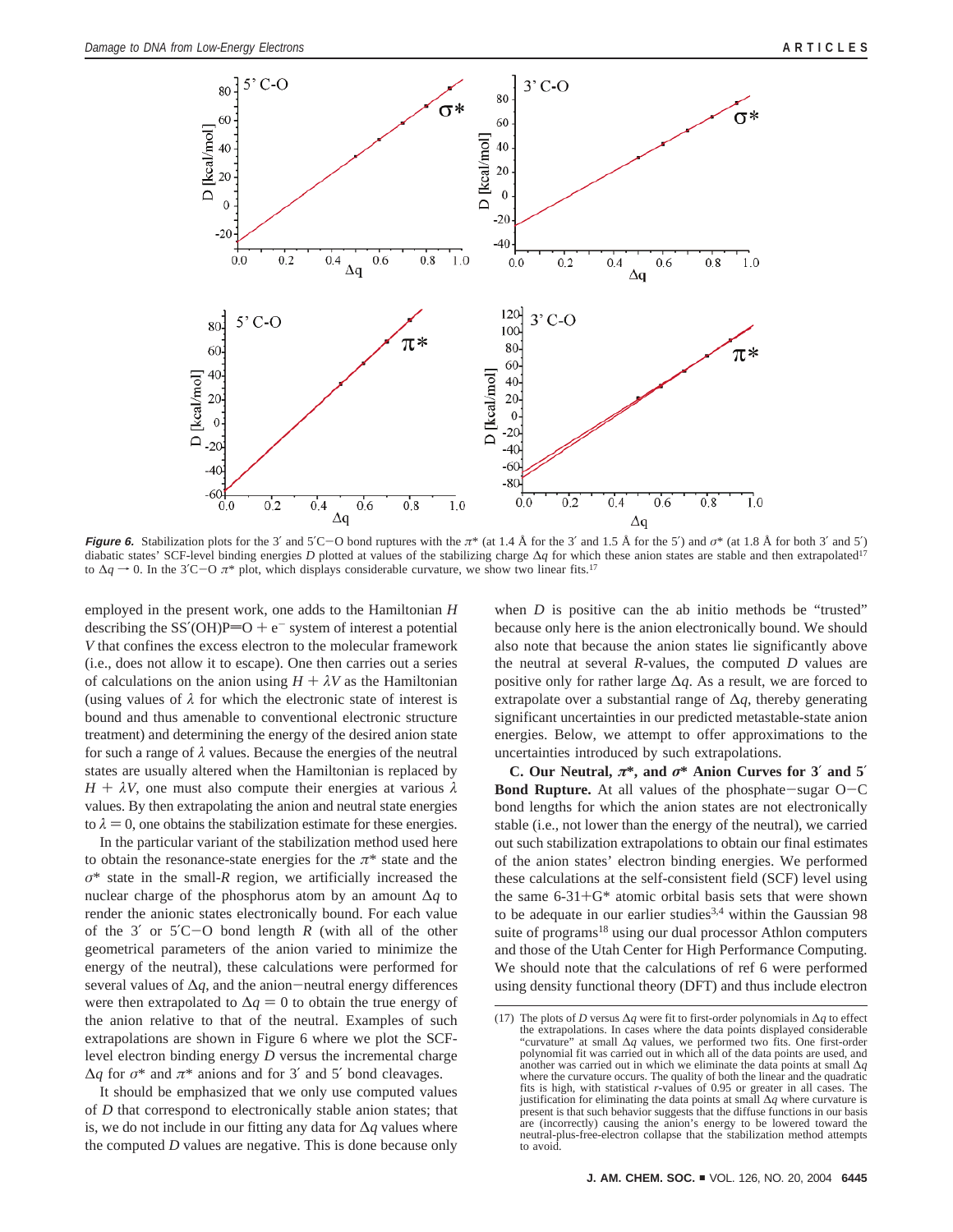

**Figure 7.** Energies<sup>20</sup> of neutral,  $\pi^*$  anion, and  $\sigma^*$  anion for 3<sup>'</sup>C-O (top) and 5′C-O (bottom) bond rupture versus C-O bond length.

correlation contributions to the total energy. As such, the results of ref 6 are intrinsically more accurate than ours<sup>19</sup> at *R*-values where the anions are indeed electronically stable. However, as we detailed above, only our results are qualitatively correct where the anion states are metastable.

In Figure 7, we show the neutral and  $\pi^*$  and  $\sigma^*$  diabatic anion curves obtained using the stabilization method discussed above for fragmentation of the 3′C-O and 5′C-O bonds,



**Figure 8.** Examples of anionic singly occupied  $\sigma^*$  (top) and  $\pi^*$  (bottom) molecular orbitals computed at values of the stabilizing charge ∆*q* of 0.7 au for which these anion states are stable. These MOs correspond to  $R =$ 1.8 Å for the  $\sigma^*$  states and  $R = 1.4$  Å for the  $\pi^*$  states.

respectively. In Figure 8, we depict the representative  $\pi^*$  and *σ*\* molecular orbitals that are singly occupied in the corresponding anionic states.

Although many of the features shown in Figure 7 are similar to those appearing in Figure 5, there are important differences that need to be discussed. First, because the data of Figure 5 were obtained using the correlated DFT-level treatment, they likely are more accurate<sup>19</sup> for large *-values where the anions* are electronically stable. Thus, the neutral-anion energy gaps shown in Figure 5 at, for example,  $R = 2.5 \text{ Å}$  (i.e., 60 kcal) mol<sup>-1</sup> for the  $3'$ C-O bond fragmentation and 80 kcal mol<sup>-1</sup> for 5′ bond fragmentation) are probably more accurate than our 55 and 70 kcal mol<sup>-1</sup>, respectively. For these reasons, it is probable that our anion curves are too high, relative to our neutral curves, by ca.  $5-10$  kcal mol<sup>-1</sup>. This observation is used later to justify the possibility of shifting our anion curves downward by  $5-10$  kcal mol<sup>-1</sup> to arrive at a range of estimates for the energy barriers that may play crucial roles in the bondrupture process.

The energies and *R*-values at which the lowest anion curve (i.e., the  $\sigma^*$  curve) crosses the neutral's energy curve obtained from Figure 7 are ca.  $20-25$  kcal mol<sup>-1</sup> and 1.9 Å for both the 3′ and the 5′ cleavages. These values for the data of Figure 5 are ca. 10 kcal mol<sup>-1</sup> and 1.7 Å. However, if we were to shift our anion curves in Figure 7 downward by  $5-10$  kcal mol<sup>-1</sup>, our *<sup>σ</sup>*\* anion-neutral intersection energies and *<sup>R</sup>*-values would be very close to those shown in Figure 5. Hence, we believe that the geometry  $(R = 1.7 \text{ Å})$  and energy (10 kcal mol<sup>-1</sup>) at which the  $\sigma^*$  anion state intersects the neutral state are correct as shown in Figure 5.

However, for *R*-values where the anion states are metastable, the descriptions of the anion states depicted in Figures 5 and 7 are qualitatively different, and we claim only those of Figure 7 are correct. Therefore, only by using Figure 7 are we able to suggest what can happen when very low-energy electrons strike neutralized (e.g., by nearby counterions) phosphate groups in DNA.

<sup>(18)</sup> Frisch, M. J.; Trucks, G. W.; Schlegel, H. B.; Scuseria, G. E.; Robb, M. A.; Cheeseman, J. R.; Zakrzewski, V. G.; Montgomery, J. A., Jr.; Stratmann, R. E.; Burant, J. C.; Dapprich, S.; Millam, J. M.; Daniels, A. D.; Kudin, K. N.; Strain, M. C.; Farkas, O.; Tomasi, J.; Barone, V.; Cossi, M.; Cammi, J.; R.; Mennucci, B.; Ponelli, C.; Adamo, C.; Clifford, S.; Ochterski, J Rabuck, A. D.; Raghavachari, K.; Foresman, J. B.; Cioslowski, J.; Ortiz, J. V.; Baboul, A. G.; Stefanov, B. B.; Liu, G.; Liashenko, A.; Piskorz, P.; Komaromi, I.; Gomperts, R.; Martin, R. L.; Fox, D. J.; Keith, T.; Al-Laham, M. A.; Peng, C. Y.; Nanayakkara, A.; Gonzalez, C.; Challacombe, M.; Gill, P. M. W.; Johnson, B.; Chen, W.; Chenz, J. L.;<br>Gill, P. M. W.; Johnson, *98*, revision A.7; Gaussian, Inc.: Pittsburgh, PA, 1998.

molecule interactions for large electron-molecule distances, they have been successfully used when describing bound states of anions in which the "extra" electron occupies a conventional valence orbital. For these reasons, we do not feel it appropriate to doubt the accuracy of the curves shown in Figure 5 at larger *R*-values.

<sup>(20)</sup> Whenever the stabilization plots displayed significant curvature at small  $\Delta q$ , we obtained two estimates of the  $\Delta q \rightarrow 0$  electron binding energy. In Figure 7, we plot the average of these two linear-extrapolation values. In all cases, the estimates obtained using the two methods<sup>17</sup> differed by no more than 10 kcal mol<sup>-1</sup>